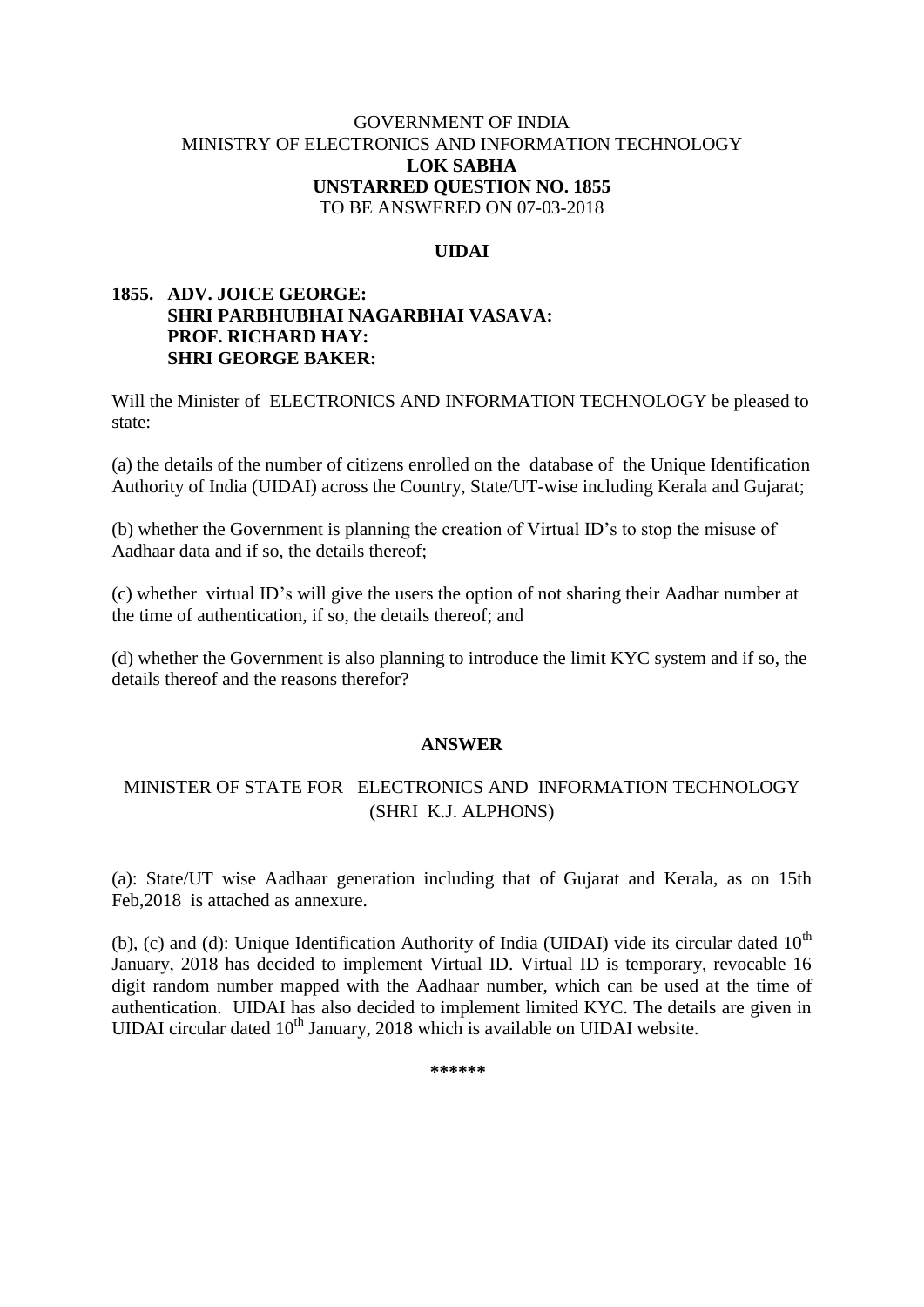# **Annexure**

| <b>State/UT wise Aadhaar Saturation</b> |                         |                                             |                                                 |                                           |  |  |
|-----------------------------------------|-------------------------|---------------------------------------------|-------------------------------------------------|-------------------------------------------|--|--|
| 15th February, 2018                     |                         |                                             |                                                 |                                           |  |  |
| S.No                                    | <b>State Name</b>       | <b>Total Population</b><br>(Projected 2017) | <b>Numbers of</b><br>Aadhaar assigned<br>(LIVE) | <b>Saturation %</b><br><b>2017 (LIVE)</b> |  |  |
| $\mathbf{1}$                            | Delhi                   | 18,110,349                                  | 21260964                                        | 117.4%                                    |  |  |
| $\overline{2}$                          | Goa                     | 1,521,000                                   | 1559819                                         | 102.6%                                    |  |  |
| 3                                       | Chandigarh              | 1,110,820                                   | 1133723                                         | 102.1%                                    |  |  |
| $\overline{4}$                          | Himachal Pradesh        | 7,246,418                                   | 7377467                                         | 101.8%                                    |  |  |
| 5                                       | Haryana                 | 27,443,256                                  | 27885649                                        | 101.6%                                    |  |  |
| 6                                       | Punjab                  | 29,344,896                                  | 29683047                                        | 101.2%                                    |  |  |
| $\overline{7}$                          | Kerala                  | 35,043,531                                  | 35412010                                        | 101.1%                                    |  |  |
| 8                                       | Telangana               | 38,042,884                                  | 38386723                                        | 100.9%                                    |  |  |
| 9                                       | Uttarakhand             | 10,956,753                                  | 10805777                                        | 98.6%                                     |  |  |
| 10                                      | Lakshadweep             | 70,214                                      | 68956                                           | 98.2%                                     |  |  |
| 11                                      | Dadra & Nagar<br>Haveli | 373,636                                     | 361779                                          | 96.8%                                     |  |  |
| 12                                      | Daman & Diu             | 216,981                                     | 208984                                          | 96.3%                                     |  |  |
| 13                                      | Gujarat                 | 63,000,000                                  | 59966937                                        | 95.2%                                     |  |  |
| 14                                      | A & N Islands           | 414,057                                     | 392888                                          | 94.9%                                     |  |  |
| 15                                      | Puducherry              | 1,356,199                                   | 1278086                                         | 94.2%                                     |  |  |
| 16                                      | Chhattisgarh            | 28,125,421                                  | 26425471                                        | 94.0%                                     |  |  |
| 17                                      | <b>West Bengal</b>      | 96,775,592                                  | 90756521                                        | 93.8%                                     |  |  |
| 18                                      | Jharkhand               | 36,672,687                                  | 34248728                                        | 93.4%                                     |  |  |
| 19                                      | Tamil Nadu              | 75,844,451                                  | 70706500                                        | 93.2%                                     |  |  |
| 20                                      | Odisha                  | 44,912,901                                  | 41780628                                        | 93.0%                                     |  |  |
| 21                                      | Maharashtra             | 119,581,739                                 | 111177671                                       | 93.0%                                     |  |  |
| 22                                      | Karnataka               | 65,426,566                                  | 60679296                                        | 92.7%                                     |  |  |
| 23                                      | Andhra Pradesh          | 52,375,124                                  | 48423128                                        | 92.5%                                     |  |  |
| 24                                      | Madhya Pradesh          | 80,894,777                                  | 72790907                                        | 90.0%                                     |  |  |
| 25                                      | Tripura                 | 4,000,638                                   | 3596127                                         | 89.9%                                     |  |  |
| 26                                      | Sikkim                  | 662,250                                     | 582598                                          | 88.0%                                     |  |  |
| 27                                      | <b>Uttar Pradesh</b>    | 224,558,257                                 | 194552765                                       | 86.6%                                     |  |  |
| 28                                      | Rajasthan               | 76,802,294                                  | 66212256                                        | 86.2%                                     |  |  |
| 29                                      | <b>Bihar</b>            | 117,153,097                                 | 97975172                                        | 83.6%                                     |  |  |
| 30                                      | Mizoram                 | 1,188,971                                   | 956476                                          | 80.4%                                     |  |  |
| 31                                      | Manipur                 | 2,966,130                                   | 2375749                                         | 80.1%                                     |  |  |
| 32                                      | Arunachal Pradesh       | 1,506,749                                   | 1149799                                         | 76.3%                                     |  |  |
| 33                                      | Jammu Kashmir           | 13,477,325                                  | 9799731                                         | 72.7%                                     |  |  |
| 34                                      | Nagaland                | 2,158,431                                   | 1219621                                         | 56.5%                                     |  |  |
| 35                                      | Meghalaya               | 3,230,132                                   | 660016                                          | 20.4%                                     |  |  |
| 36                                      | Assam                   | 34,068,394                                  | 2611469                                         | 7.7%                                      |  |  |
|                                         |                         |                                             |                                                 |                                           |  |  |